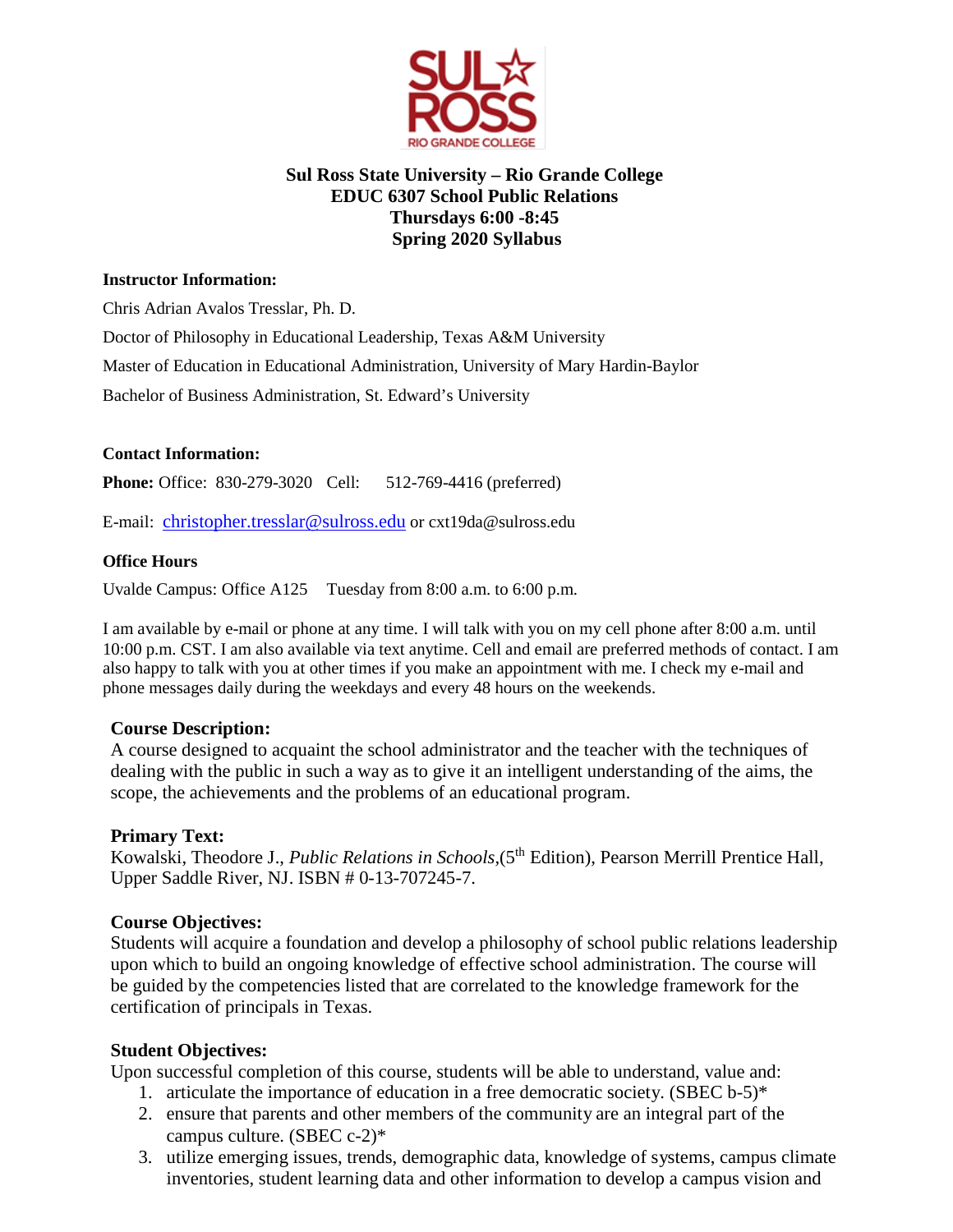plan to implement the vision. (SBEC  $c-5$ )\*

- 4. acknowledge, recognize and celebrate the contributions of students, staff, parents and community members toward the realization of the campus vision. (SBEC  $c-11$ )\*
- 5. demonstrate effective communication through oral, written, auditory and nonverbal expression (SBEC e-1)\*
- 6. implement effective strategies to systematically gather input from all campus stakeholders. (SBEC e-3)\*
- 7. develop and implement strategies for effective internal and external communications.  $(SBEC e-4)*$
- 8. develop and implement a comprehensive program of community relations which utilizes strategies that will effectively involve and inform multiple constituencies, including the media. (SBEC e-5)\*
- 9. provide varied and meaningful opportunities for parents to be engaged in the education of their children. (SBEC e-6)\*
- 10. establish partnerships with parents, businesses and other groups in the community to strengthen programs and support campus goals. (SBEC e-7)<sup>\*</sup>
- 11. respond to pertinent political, social and economic issues that exist in the internal and external environment. (SBEC e-8)\*

\*State Board of Educator Certification Standards for Principals

## **Course Format**

The course will be a blended course of in class meetings and online work delivered through Blackboard. It will require students to do independent research work and complete outside assignments independently. We will meet in class approximately four time (may change) at the Uvalde site. These dates will be discussed at the first class meeting (via remote). Timelines for due assignments must be honored. Students will be responsible for submitting all assignments on time. It is imperative that all assignments be completed individually. Any evidence of collusion on assignments will be treated as cheating and plagiarism.

#### **Exams**

There will be a **mid-term exam** that will assess your knowledge and understanding of principles and major concepts presented in the first half of the course. There will be a comprehensive **final exam** that assesses student ability to synthesize course objectives and to analyze issues by applying philosophical, sociological and organizational learning to form strategies for solutions.

#### **Reflective points on Each Reading Assignment**

Students will write at least one paragraph reflection on each chapter and submit via link. Each reflection should be at least *200 words per chapter of reading*.

# **Pillar Project**

Student will complete project on *Communication with Stakeholders.* The project will entail the student presenting a State of the Campus Report. The student will be provided with a template and list of student info that will be collected from the campus. This info will be used to create a report on the state of the campus and to create suggestions to improve student performance.

Specifics and project criteria will be covered in the first class meeting.

# **Research Paper**

*Research and analyze a current issue on the topic of school personnel.* Choose an issue, analyze it, and express an **informed** opinion (in other words, **you must support** your assertions with research and theory) in a *Three* page paper (page count does not include title page and reference page which should be APA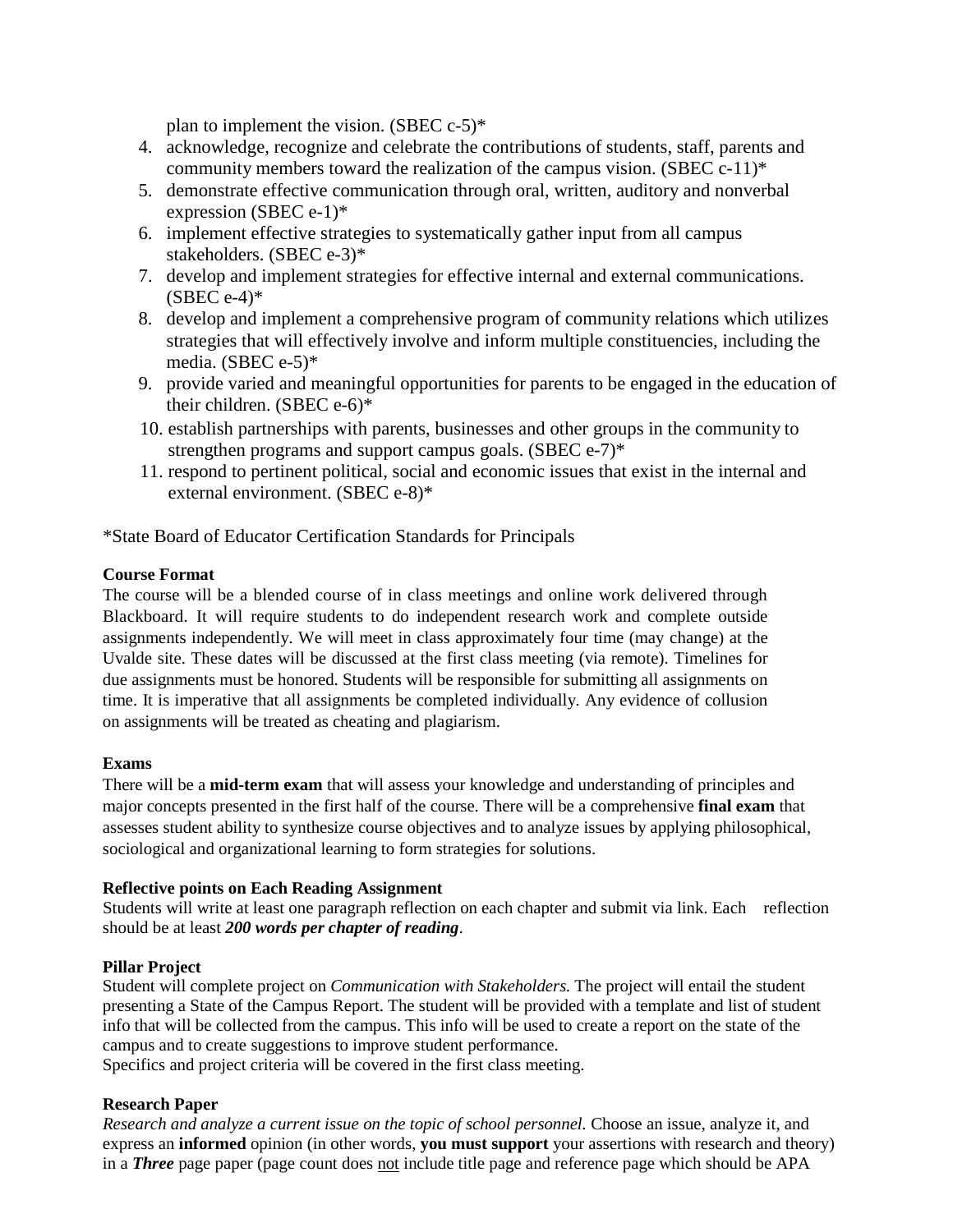style). Your essay will be evaluated based on the rubric attached to this syllabus. Topics will be discussed and chosen in class.

#### **Mastery Accomplished Developing Beginning Content** (1, 45 %) **ISLLC STANDARD 1, 2, 3** Thesis is sharply defined and thoroughly developed. Thesis is evident and all elements are adequately addressed. Thesis is poorly articulated or too broad; development is incomplete or inconsistent. Thesis is not evident; candidate has made little or no attempt to develop a thesis. **Mechanics** (1, 15%) Paper contains no error. Paper contains few errors in grammar and/or punctuation. Paper contains several or repeated errors in grammar and/or punctuation. Paper contains multiple or egregious errors in grammar and/or punctuation. **Organization** (1, 20%) All parts of the paper are in appropriate and effective order. Parts of the paper are generally in appropriate order. Some parts of the paper reflect organization; lapses in organization Paper reflects no logical flow of thoughts. **Style** (1, 20%) Writer demonstrates clarity, thoroughness, attention to detail, and voice. Writer demonstrates mastery of diction and sentence structure. Writer demonstrates developing mastery of diction and sentence structure. Writer demonstrates little understanding of clarity, detail, mastery of diction and/or sentence structure.

## **Rubric for Papers**

#### **Class Discussion Board and in Class Activities**

Students will participate in Class Discussion assignments that can be found on Blackboard under Class Discussions. Each student will post an answer to the question and then respond to at least two other classmates' posts. Due dates will be provided with each question. You will also have in class activities and case studies with discussion all students will be expected to participate.

#### **Attendance Policy**

Students are expected to attend all classes. If you need to miss a class session, it is your responsibility to inform the instructor prior to the class meeting.

# *Make-Up Work Policy:*

Missing any part of this schedule may prevent completion of the course. If you foresee difficulty of any type (i.e., an illness, employment change, etc.), which may prevent completion of this course, notify the instructor as soon as possible. Failure to do so will result in failure for an assignment and/or failure of the course. See "Attendance," above.

Late assignments **may be accepted at the discretion of the instructor**, but will have points deducted in fairness to students who turn their work in on time. If I have not heard from you **by the deadline dates for assignments, exams, or class discussion questions,** no make-up work will be allowed.

Requests for extensions must be made in advance and accompanied by appropriate written documentation if the excuse is acceptable to the instructor. **"Computer problems" is not an acceptable excuse. Excuses due to illness must be accompanied by physician confirmation on appropriate letterhead.** Please do not wait until the last minute to submit assignments to avoid unforeseen technology issues.

#### **Method of Evaluation**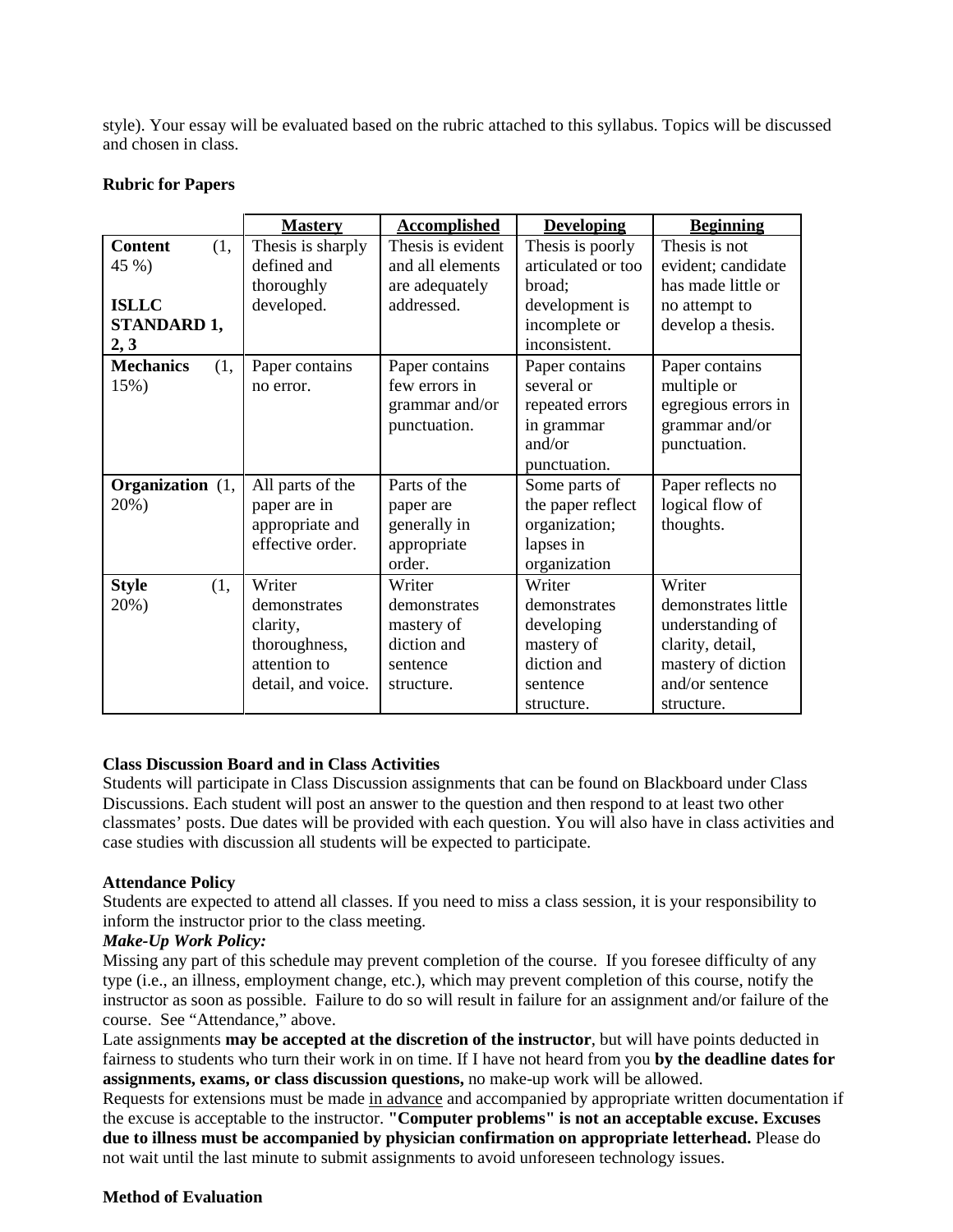| • Chapter Reflections and discussion boards: | 30 points  |
|----------------------------------------------|------------|
| • Mid-term Exam:                             | 50 points  |
| • Final Exam:                                | 50 Points  |
| • Class Discussions and In Class Work:       | 20 points  |
| • Research Paper and Presentation:           | 50 points  |
| • Pillar Project:                            | 100 points |
| • Total Possible Points:                     | 300        |

#### Assignment of Grades

All grades will be posted in the student grade book in Blackboard and will be assigned according to the following or similar scale:

| A | $90 - 100\%$  |
|---|---------------|
| В | $80 - 89\%$   |
| C | $70 - 79%$    |
| D | $60 - 69\%$   |
| F | 59% and below |
|   |               |

#### **Technical Requirements**

To participate in this course, you will need the following resources:

• High-speed Internet access with a standard up-to-date browser, either Mozilla Firefox or Chrome.

• Consistent and reliable access to their SRSU email and Blackboard, as these are the official methods of communication for this course. Official university business will not take place via personal email accounts. • Virtual conferences are offered during the semester. We will meet using Collaborate which will require that your computer have audio and video (speaker and microphone) and a stable internet connection. Plan to utilize headphones, if possible, to avoid feedback.

#### **Technical Expectations**

• Technical Competence: Students are expected to demonstrate competence in the use of all course technology. Students are expected to seek assistance if they are struggling with technical components of the course.

• Technical Issues: Students should expect that they could experience some technical difficulties at some point in the semester and should, therefore, budget their time accordingly. Late work will not be accepted based on individual technical issues. SRSU OIT staff is available at each SRSU campus location as well as the HELP DESK in Alpine.

• Technical Etiquette: You are expected to use appropriate online etiquette at all times. This includes respect for all participants and careful wording of your responses. Your writing reflects your voice, so be mindful. Thoughtful, respectful and reflective comments are critical to participation. For additional information, visit <http://www.albion.com/netiquette/corerules.html>

#### **Technology Assistance**

- Sandy Bogus is the Technology TA . She is available to help you  $8:30 5:30$ , M F at 432-837-8523. You may email her at [sbogus@sulross.edu](mailto:sbogus@sulross.edu)
- The SRSU Help Desk is available at 1-888-837-2882 (8888 if you're calling from campus).
- The SRSU tech tip website is <http://www.sulross.edu/techtips>

## Late assignments will not be accepted after the due date. ALL Assignments are due at 11:55 p.m. **Academic Integrity**

University students are expected to conduct themselves in accordance with the highest standards of academic honesty. Academic misconduct, for which a student is subject to penalty, includes all forms of cheating, such as illicit possession of examinations or examination materials, forgery, or plagiarism. Plagiarism is unacceptable and, for the purpose of this course, is defined as using in part or in whole any material written or designed by someone other than the student, unless appropriate credit is given to the person or resource material used. This includes, but in not limited to: lesson plans found on the Internet, lessons provided by classroom teachers, materials located in any form of publication (workbooks, magazines, etc.), book reviews, or coursework completed by previous students. Disciplinary action for academic misconduct will first be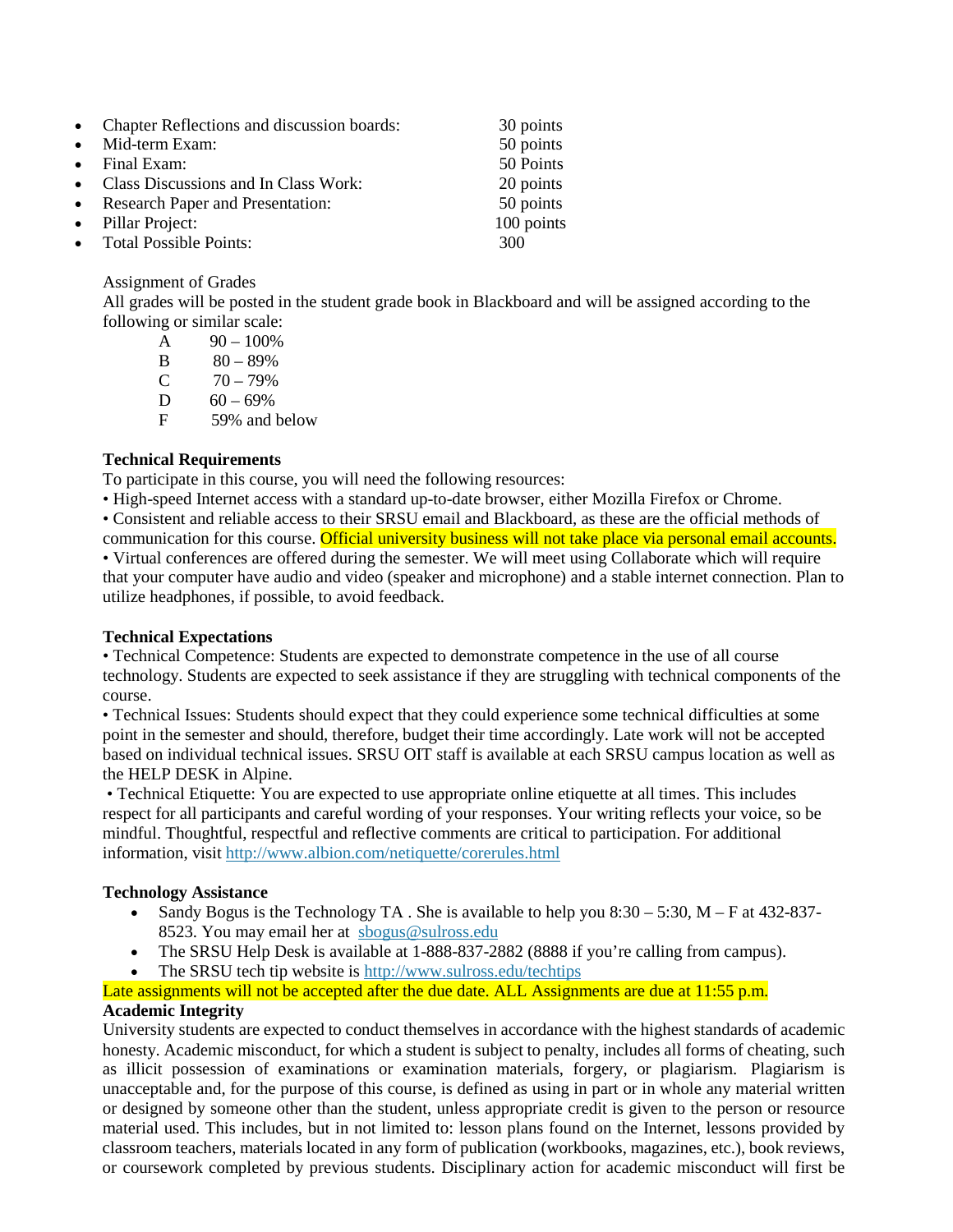considered by the faculty member assigned to the course and can result in failure of individual assignments and/or course credit.

*Sul Ross State University – Rio Grande College is committed to equal access in compliance with the Americans With Disabilities Act of 1973. It is the student's responsibility to initiate a request for accessibility services. Students seeking accessibility services must contact the Student Support Specialist on their campus.*

#### **Drop and Add:**

It is the student's responsibility to make sure he/she is officially enrolled in this course. If, at any point, you decide to drop the class, it is *your* responsibility to officially drop. Any student who stops participating in the course and does not officially drop the course will be given an "F" as the semester grade.

"No person shall be excluded from participation in, denied the benefits of, or be subject to discrimination under any program or activity sponsored or conducted by Sul Ross State University on any basis prohibited by applicable law, including, but not limited to race, color, national origin, religion, sex, age, disability, sexual orientation, or gender identity.

#### **Class Schedule**

| January 16  | Introduction to Course, Review Syllabus               |
|-------------|-------------------------------------------------------|
| January 23  | Discussion Board Prompt (DB), Chapter 1 Reflection    |
| January 30  | Submit research paper topic, DB, Chapter 2 Reflection |
| February 6  | Chapter 3 Reflection, Chapter 4 Reflection, DB        |
| February 13 | Case Study Presentations MEET IN UVALDE               |
| February 20 | Chapter 5 Reflection, DB                              |
| February 27 | Chapter 6 Reflection, Chapter 7 Reflection, DB        |
| March 5     | Chapter 8 Reflection, DB                              |
| March 12    | <b>SPRING BREAK</b>                                   |
| March 19    | MID TERM EXAM MEET IN UVALDE                          |
| March 26    | Chapter 9 Reflection, Chapter 10 Reflection, DB       |